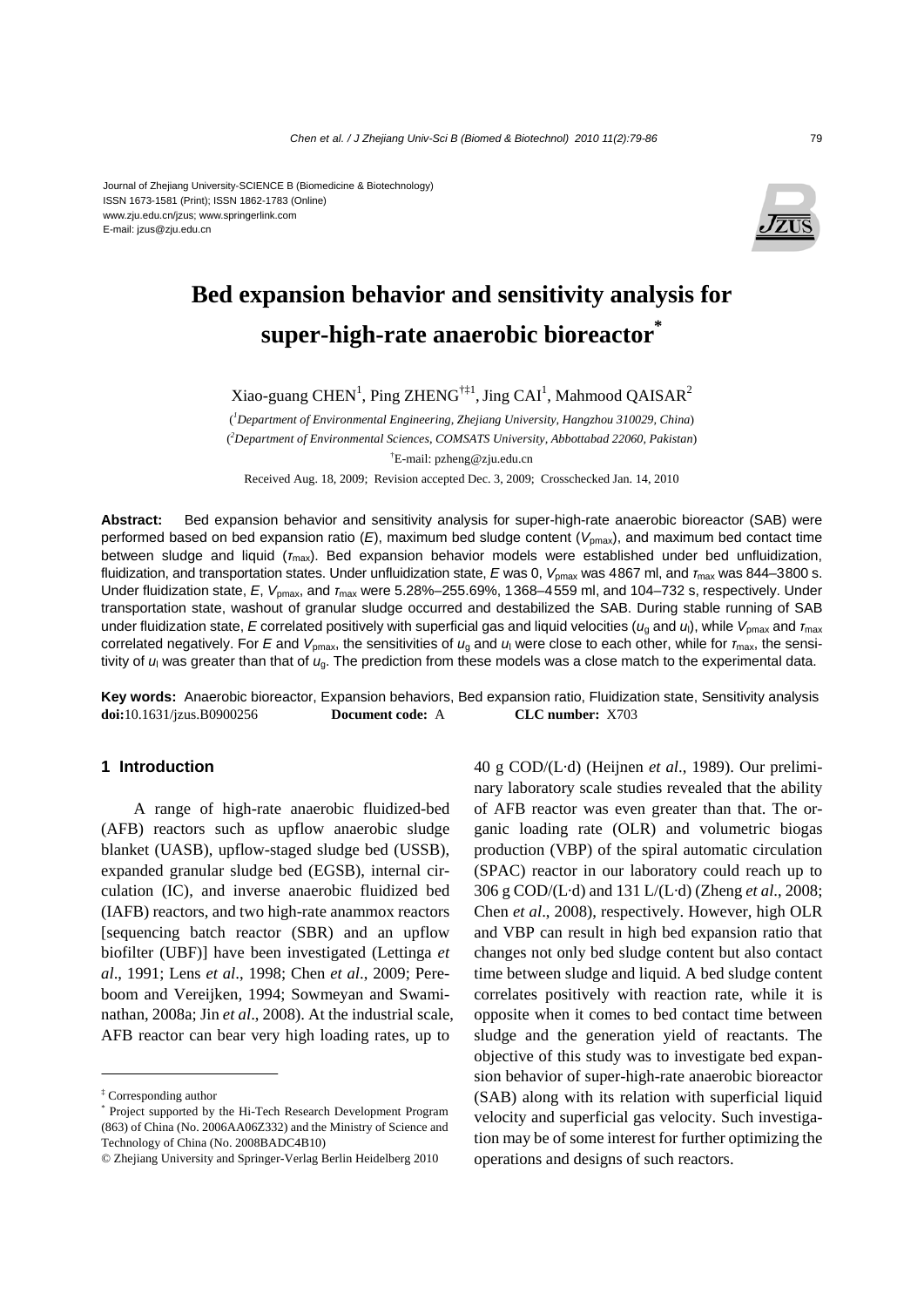80 *Chen et al. / J Zhejiang Univ-Sci B (Biomed & Biotechnol) 2010 11(2):79-86*

#### **2 Materials and methods**

#### **2.1 Bed expansion behavior model**

Bed expansion behavior in reactors results from synergistic effect of superficial liquid velocity  $(u_1, \text{led}$ by OLR) and superficial gas velocity  $(u_{\rm g}, \text{led by VBP})$ , which includes bed unfluidization, fluidization, and transportation states. The fluid superficial velocity (*u*) in bed can be obtained according to the vector relation:  $u=u_1+u_g$ . Generally, we consider  $u=u_1+u_g$  because directions of  $u$ ,  $u_1$  and  $u_g$  are all up. When *u* is low, the drag force for granular sludge in the bed is less than its weight; therefore, the bed is under unfluidization state. When  $u$  is larger than minimum fluidization velocity  $(u_{\text{mf}})$ , the drag force approaches to the weight. Consequently, the granular sludge begins to loosen, bed porosity increases, and the bed expands and comes into fluidization state. When *u* further increases to the minimum transportation velocity  $(u_{mt})$ , the drag force for granular sludge in the bed is more than its weight, the bed enters transportation state, and washout of the granular sludge occurs. When SAB experiences three expansion states, its behavior can be expressed through its characteristics: bed expansion ratio  $(E)$ , maximum bed sludge content  $(V_{\text{pmax}})$ , and maximum bed contact time between sludge and liquid  $(\tau_{\text{max}})$ .

#### 2.1.1 Bed expansion ratio

Bed expansion ratio *E* can be calculated using the following equation:

$$
E=(H_{\rm gls(ls)}-H_{\rm u})/H_{\rm u}\times 100\%
$$
, (1)

where  $H_{\text{glas}}$  represents the bed expansion height (mm) at gas-liquid-solid tri-phasic or liquid-solid bi-phasic condition; *H*u represents the sludge height (mm) under unfluidization state.

If the total sludge mass loaded into the reactor remains constant, Eq. (2) can be established:

$$
H_{\rm gls(ls)}A\varepsilon_{\rm s} = H_{\rm u}A(1-\varepsilon_0),\tag{2}
$$

where *A* is the cross-sectional area  $\text{(mm}^2)$  of the reactor column,  $\varepsilon_0$  is bed porosity in the beginning (dimensionless), and  $\varepsilon$ <sub>s</sub> is the granular sludge holdup (dimensionless). The bed expansion ratio can be transformed into Eq. (3) using Eqs. (1) and (2):

$$
E=(1-\varepsilon_0-\varepsilon_s)/\varepsilon_s \times 100\%.
$$
 (3)

Thus, *E* for SAB is a function of  $\varepsilon_0$  and  $\varepsilon_s$ , which vary with OLR and VBP. So *E* under the tri-phasic state of SAB is different.

1. *E* for the unfluidization state

When superficial liquid velocity  $u_1$  is less than the minimum superficial fluidization velocity  $u_{\text{mf}}$ , the bed is under unfluidization state, where the sludge holdup keeps constant and the bed expansion ratio is zero. Based on statics equilibrium principles (Huang and Wu, 1996),  $u_{\text{mf}}$  can be expressed under the liquidsolid bi-phasic condition as follows:

$$
u_{\rm mf} = \frac{\varepsilon_0^3 d_{\rm p}^2 (\rho_{\rm p} - \rho_{\rm l}) g}{150 \mu (1 - \varepsilon_0)}, \qquad (4)
$$

where  $d_p$  (mm) is particle diameter,  $\rho_p$  (g/cm<sup>3</sup>) is particle density,  $\rho_1$  (g/cm<sup>3</sup>) is liquid density, *g* (cm/s<sup>2</sup>) is acceleration of gravity, and  $\mu$  [g/(cm·s)] is dynamic viscosity.

2. *E* for the fluidization state

When the superficial liquid velocity  $u_1$  is between the minimum fluidization velocity  $u_{\text{mf}}$  and the minimum transportation velocity  $u_{\text{mt}}$ , the bed is under fluidization state. The following relationship holds among individual holdups:

$$
\varepsilon_{g}+\varepsilon_{l}+\varepsilon_{s}=1, \qquad (5)
$$

in which  $\varepsilon_{g}$ , the gas holdup (dimensionless), can be calculated using the correlation equation proposed by Chern *et al*. (1984) as follows:

$$
\varepsilon_{\rm g} = 0.098 (u_{\rm l}/10)^{-0.98} (u_{\rm g}/10)^{0.7}.
$$
 (6)

In the present study, large bioparticles  $(d_p=Φ1.14$  mm) were observed in the SAB. Thus, the generalized model was simplified by setting *x*=0 (ignoring the friction resistance caused by liquid wake) as a common assumption (Yu and Rittmann, 1997; Wu *et al*., 2006), as shown in the following equation:

$$
\varepsilon_1 = \left(\frac{u_1 - k u_g}{v_i}\right)^{1/n} \left(1 - \varepsilon_g - k \varepsilon_g\right)^{1 - (1/n)} + k \varepsilon_g \,,\quad (7)
$$

where *n* is bed-expansion index (dimensionless) and *k*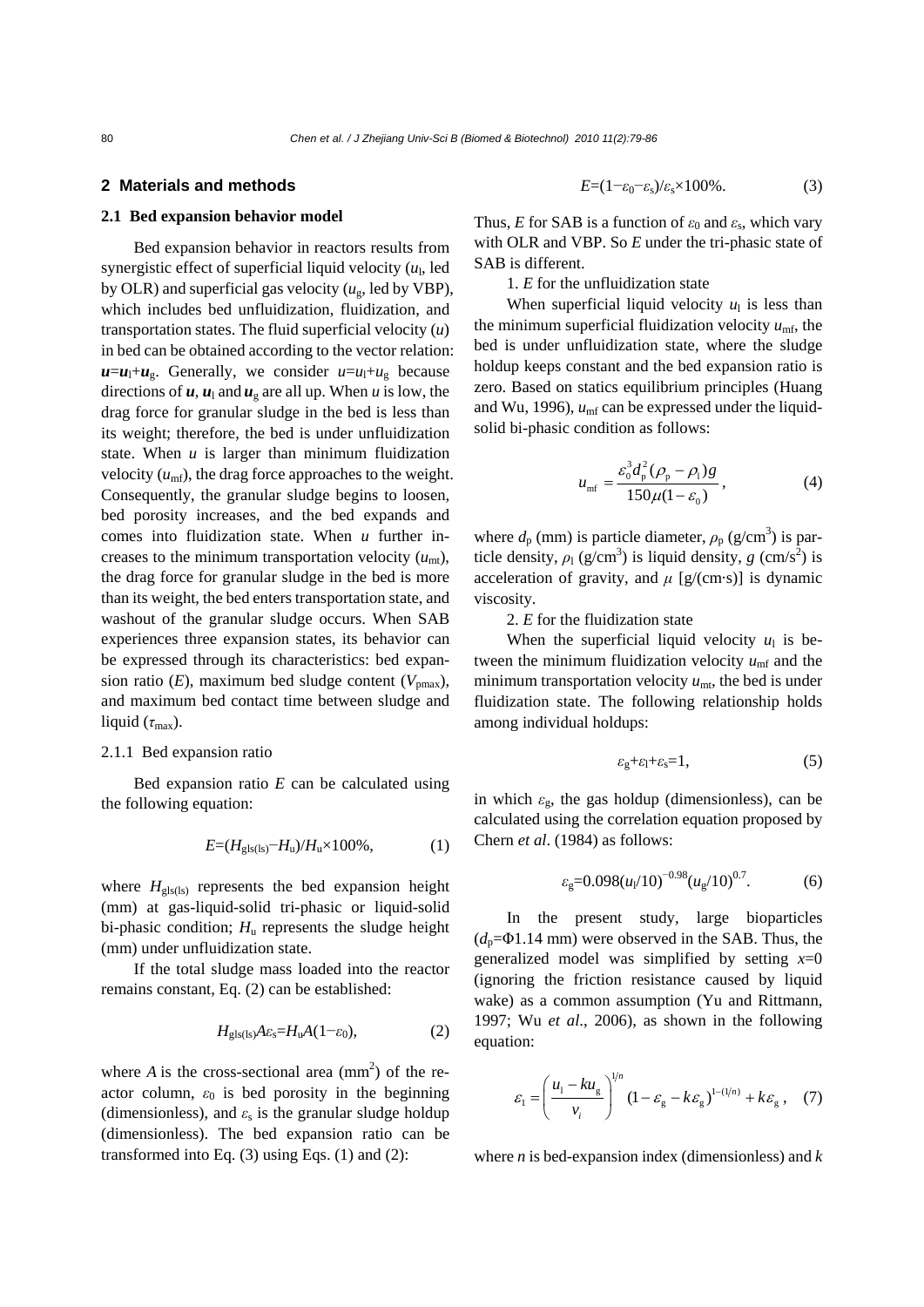is mean volume ratio of wakes to bubbles (dimensionless). *k* can be calculated using the following equation:

$$
k=0.211(u_1/10)^{1.293}(u_g/10)^{-0.739}.
$$
 (8)

 $v_i$  (mm/s) represents terminal settling velocity of a particle (with diameter  $d_p$ ) in the reactor with equivalent diameter *D*:

$$
v_i = u_i 10^{-d_p/D}, \t\t(9)
$$

where  $u_t$  (mm/s) represents terminal settling velocity of a particle without wall effect.

If both  $u_{\rm g}$  and  $\varepsilon_{\rm g}$  are set at zero, Eq. (7) can be simplified to:

$$
u_1 = v_i \varepsilon_1^n. \tag{10}
$$

*n* of Eq. (10) and  $u_t$  of Eq. (9) can be obtained by using the correlation equations proposed by Khan and Richardson (1987; 1989), as shown in the following equations:

$$
\frac{4.8 - n}{n - 2.4} = 0.043Ga^{0.57}[1 - 1.24(d_p/D)^{0.24}], (11)
$$

$$
u_t = \frac{\mu}{\rho_1 d_p} (2.33Ga^{0.018} - 1.53Ga^{-0.016})^{13.3}, (12)
$$

where  $\mu$  [g/(cm·s)] represents dynamic viscosity, and *Ga* represents Galileo number (dimensionless) and  $Ga = \rho_1 d_p^3 (\rho_p - \rho_1) g / \mu^2$ .

Thus,  $k$ ,  $n$ , and  $v_i$  must be calculated first, followed by the calculation of *ε*g using Eq. (6) and the calculation of  $\varepsilon_1$  using Eq. (7). Thereafter, the bed expansion ratio  $E$  can be calculated using Eqs.  $(3)$ and (5).

3. *E* for the transportation state

When superficial liquid velocity  $u_1$  is larger than the minimum superficial transportation velocity  $u_{\text{mt}}$ , the bed is under transportation state.  $u_{\text{mt}}$  can be calculated theoretically under liquid-solid bi-phasic condition, as shown in the following equation:

$$
u_{\rm mt} = (1 - \varepsilon_{\rm s}) u_{\rm t}.
$$
 (13)

Thus, the bed-expansion ratio *E* can also be calculated using Eqs.  $(5)$ – $(12)$  theoretically if the height of the bed is high enough because the transportation state is just a critical state of the fluidization state.

# 2.1.2 Maximum bed sludge content

If bed expansion ratio remains constant, sludge content is maximized when the effective volume of the bed is filled with granular sludge. Thus, the maximum bed sludge content  $V_{pmax}$  can be expressed as follows:

$$
V_{\text{pmax}} = V_0 \varepsilon_{\text{s}},\tag{14}
$$

where,  $V_0$  (ml) represents the effective volume of the bed.

Thus,  $V_{\text{pmax}}$  can be calculated using Eq. (14) and Eqs.  $(5)–(12)$ .

2.1.3 Maximum bed contact time between sludge and liquid

If bed expansion ratio remains constant, the sludge content increases, and the maximum bed contact time between sludge and liquid  $\tau_{\text{max}}$  will become long. The  $\tau_{\text{max}}$  is maximum at the maximum sludge content. Under these conditions,  $\tau_{\text{max}}$  can be expressed in the following form:

$$
\tau_{\text{max}} = H_0 A \varepsilon_l / u_l A = H_0 \varepsilon_l / u_l,\tag{15}
$$

where  $H_0$  (mm) represents the height of the bed.

Thus,  $\tau_{\text{max}}$  can be calculated using Eq. (15) and Eqs.  $(5)–(12)$ .

## **2.2 Experimental set-up**

The schematic diagram of the experiment is presented in Fig. 1. The anaerobic bioreactor was fed with an aqueous solution of sulfuric acid (0.5%, w/w). Gas generation was performed by chemical reaction between sulfuric acid and saturated sodium bicarbonate. The bioreactor had five ports evenly distributed along the bed height to simulate biogas production, i.e.,  $CO<sub>2</sub>$  effervescence, of SAB. The bed was filled with anaerobic granular sludge to a height as per requirement of the experiment. Anaerobic granular sludge in SAB was adopted to simulate the working condition of processes.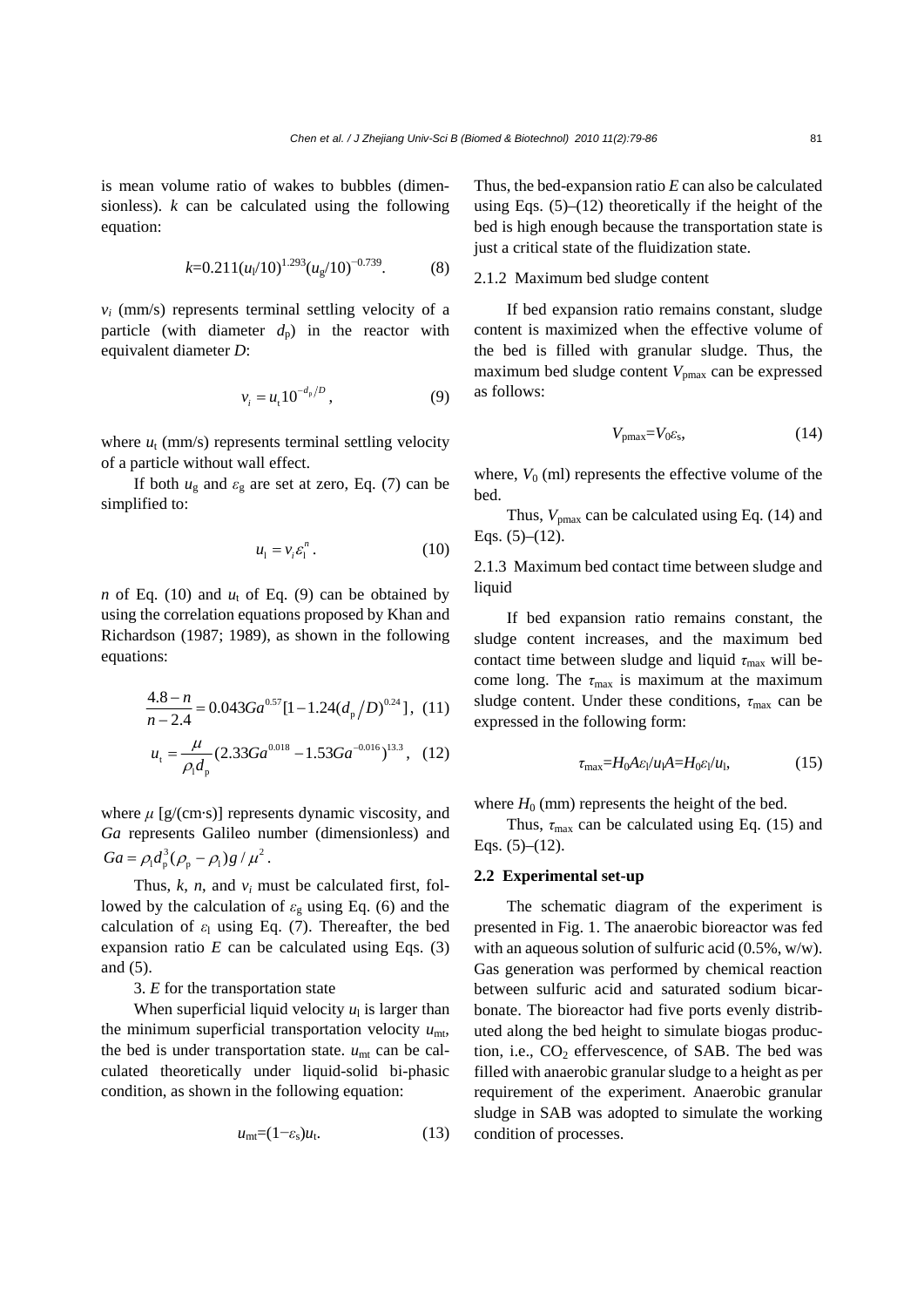

**Fig. 1 Sketch of experimental apparatus**  1: tank for saturated NaHCO<sub>3</sub>; 2: tank for  $H_2SO_4$  (0.5%, w/w); 3: pump; 4: reactor; 5: valve; 6: L-type tube; 7: tri-phasic separator; 8: water seal; 9: wet gas-flow meter

# **2.3 Anaerobic granular sludge and correlative parameters**

Anaerobic granular sludge loaded into SAB was collected from a papermaking wastewater treatment plant. The granular sludge averaged Φ1.14 mm in diameter  $(d_p)$  and had a dry density  $(\rho_p)$  of 1.052  $g/cm<sup>3</sup>$ . The SAB (Fig. 1) had the following dimensions: bed (column) diameter (*D*) Φ100 mm, bed height  $(H_0)$  1000 mm, and separation unit diameter and height Φ280 mm and 300 mm, respectively. The upper and lower end diameters of tri-phasic separator equipped in separation unit were Φ50 mm and Φ180 mm, respectively. The working and column volumes of reactor were 20000 ml and 7850 ml, respectively. The total volume and height of reactor were 28000 ml and 1600 mm, respectively. Other characteristics were: liquid dynamic viscosity  $\mu$ =8.6×10<sup>-3</sup> g/(cm·s), liquid density  $\rho_1 = 1000$  g/cm<sup>3</sup>, incipient bed porosity  $\varepsilon_0$ =0.38, acceleration of gravity  $g=980 \text{ cm/s}^2$ , and ranges of superficial liquid and gas velocities  $(u<sub>1</sub>$  and  $u<sub>o</sub>$ ) 0–1.83 mm/s and 0–0.67 mm/s, respectively.

## **2.4 Analytical procedures**

The granular sludge was observed and photographed under microscope (Leica DFC300FX, Germany), and its diameter was analyzed by supporting image analysis software (Leica Qwin V3, Germany).

The density of granular sludge and the incipient bed porosity were determined according to Summerfelt (2006). The superficial liquid velocity could be calculated by the influent volume in relation to gas production time. The superficial gas velocity was determined by gas flow meter (BSD 0.5, China) and the liquid dynamic viscosity was determined by rotating viscometer (NDJ-1, China). The height of granular sludge in bed was determined by a ruler with precision of 1 mm.

### **3 Results and discussion**

# **3.1 Bed expansion behavior under unfluidization state**

OLR of bioreactor was low when bed expansion behavior was studied under unfluidization state. The minimum fluidization velocity  $u_{\text{mf}}$ =0.45 mm/s could be calculated according to Eq. (4), where  $\varepsilon_0 = 0.38$ ,  $d_p = \Phi 1.14$  mm,  $\rho_p = 1.052$  g/cm<sup>3</sup>,  $\rho_l = 1000$  g/cm<sup>3</sup>,  $g=980 \text{ cm/s}^2$ , and  $\mu=8.6\times10^{-3}$  g/(cm·s). The granular sludge held nearly still when superficial velocity *u* was lower than 0.45 mm/s, and bed expansion ratio *E* was 0. According to Eq. (14), the maximum bed sludge content  $V_{\text{pmax}}$ =4867 ml could be calculated, where  $V_0$ =7850 ml,  $\varepsilon_0$ =0.38, and  $\varepsilon_s$ =1− $\varepsilon_0$ . By using Eq. (5), where we could ignore the gas holdups  $(\varepsilon_e=0)$ because the OLR under the unfluidization state was very low and the gas production was very few, we have  $\varepsilon_1=1-\varepsilon_s$ . Together with  $\varepsilon_0=1-\varepsilon_s=0.38$  and  $H_{\text{obs}}=H_{\text{umax}}=1000$  mm, Eq. (15), the maximum bed contact time between sludge and liquid  $(\tau_{\text{max}})$  under bed unfluidization state, could be replaced in the following equation:

$$
\tau_{\text{max}} = 380/u_1. \tag{16}
$$

According to Eq. (16), influence curve of  $u_1$  to *τ*max is shown in Fig. 2. From Fig. 2, *τ*max decreased from 3800 s to 844 s as  $u_1$  increased from 0.1 mm/s to 0.45 mm/s (with hydraulic retention time between 10000 s and 2222 s).

# **3.2 Bed expansion behavior under fluidization state**

OLR of bioreactor was high or even super-high when bed expansion behavior was studied under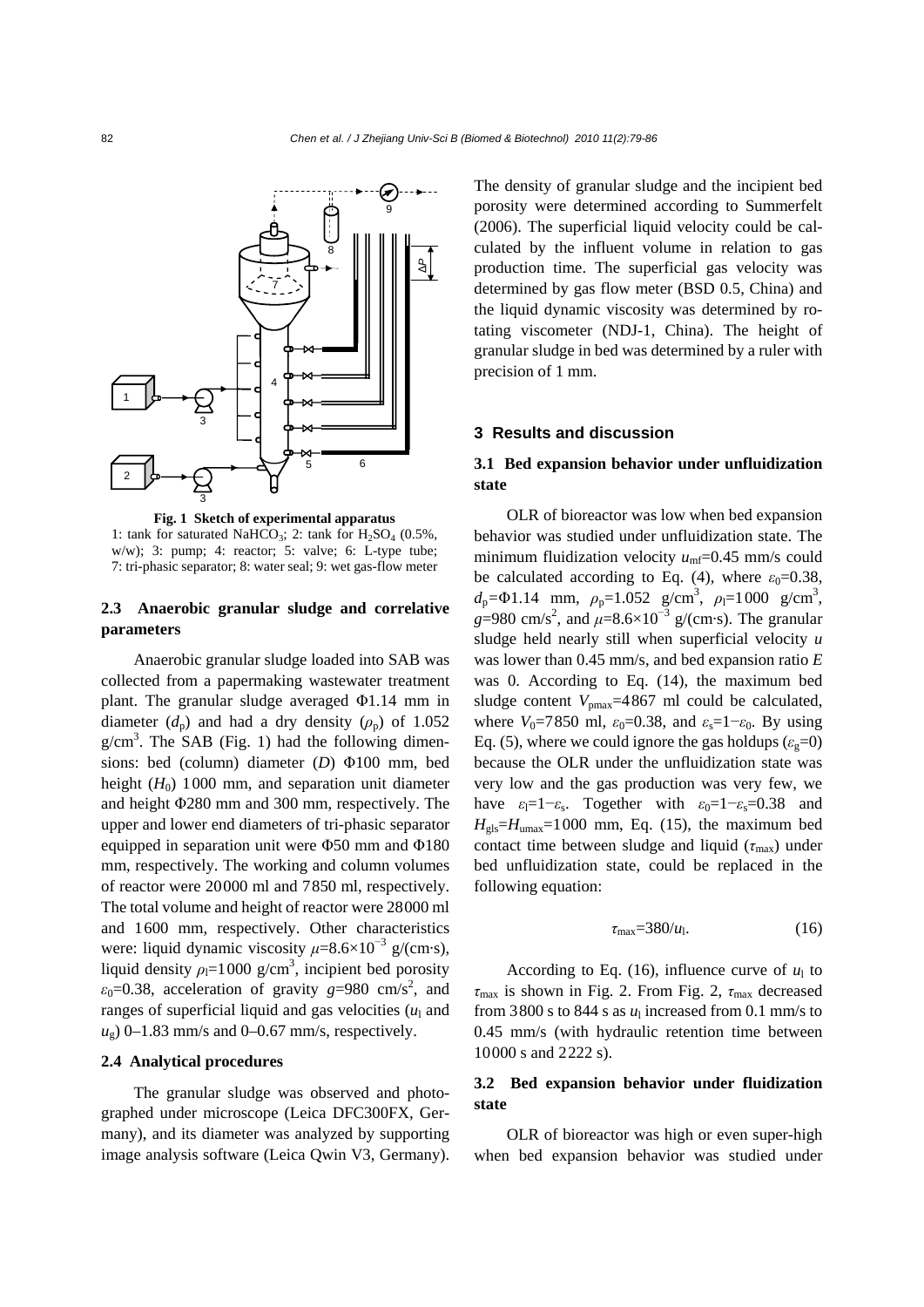

**Fig. 2 Influence of superficial liquid velocity on maximum bed contact time between sludge and liquid under unfluidization state**

fluidization state. When *u* was above the minimum fluidization velocity 0.45 mm/s, the unfluidization state of granular sludge was changed into the fluidization state.

3.2.1 Influence of superficial liquid velocity on bed expansion behavior under fluidization state

By combining the Eqs.  $(3)$ ,  $(5)$ ,  $(6)$ ,  $(9)$  and  $(10)$ where the estimation of  $n$  and  $u_t$  values is based on Eqs. (11) and (12), respectively, having  $\varepsilon_0 = 0.38$ ,  $d_p = \Phi 1.14$  mm, and  $D = \Phi 100$  mm, the bed expansion ratio under liquid-solid bi-phasic fluidization state  $(\varepsilon_g=0)$  can be translated as follows:

$$
E = (0.435u_1^{0.29} - 0.38)/(1 - 0.435u_1^{0.29}) \times 100\% \ . \ (17)
$$

On the basis of Eq. (17) and the bed expansion ratio model of the fluidization state, Fig. 3a depicts the influence of superficial liquid velocity on bed expansion ratio and the maximum bed sludge content. The bed expansion ratio model is a close match to the experimental data. The plot indicates that bed expansion ratio *E* increased from 0 to 42.7% and from 11.7% to 47.4% under  $u_g=0$  and  $u_g=0.12$  mm/s, respectively, as  $u_1$  increased. On the contrary, the maximum bed sludge content decreased as  $u_1$  increased, in which values decreased from 4867 ml to 3411 ml and from 4295 ml to 3293 ml under  $u<sub>g</sub>=0$ and  $u_g$ =0.12 mm/s, respectively. Fig. 3b depicts the effect of superficial liquid velocity on maximum bed contact time between sludge and liquid; the  $\tau_{\text{max}}$  decreased from 726 s to 263 s and from 767 s to 266 s under  $u_g$ =0 and  $u_g$ =0.12 mm/s as  $u_l$  increased.



**Fig. 3 Influence of superficial liquid velocity on bed expansion ratio and maximum bed sludge content (a) and maximum bed contact time between sludge and liquid (b) under fluidization state**

3.2.2 Influence of superficial gas velocity on bed expansion behavior under fluidization state

Fig. 4a depicts the effect of superficial gas velocity on bed expansion ratio and the maximum bed sludge content. A reasonable agreement existed between the experimental data and the bed expansion ratio model. What can be seen in this plot is that bed expansion ratio  $E$  increased as  $u_g$  was increased for two data sets, in which values increased from 16.3% to 52.7% and from 22.2% to 42.9% under  $u_1=0.51$  $mm/s$  and  $u_1=0.84$  mm/s, respectively. In contrast, the maximum bed sludge content decreased from 4187 ml to 3187 ml and from 3982 ml to 3407 ml under  $u_1=0.51$  mm/s and  $u_1=0.84$  mm/s as  $u_g$  increased. Meanwhile, Fig. 4b depicts the effect of superficial gas velocity on the maximum bed contact time between sludge and liquid  $\tau_{\text{max}}$ ;  $\tau_{\text{max}}$  decreased from 662 s to 561 s and from 476 s to 432 s under two data sets  $(u_1=0.51$  mm/s and  $u_1=0.84$  mm/s) as  $u_g$  increased.

3.2.3 Influence of superficial liquid and gas velocities on bed expansion behavior under fluidization state

The influence curves of superficial liquid and gas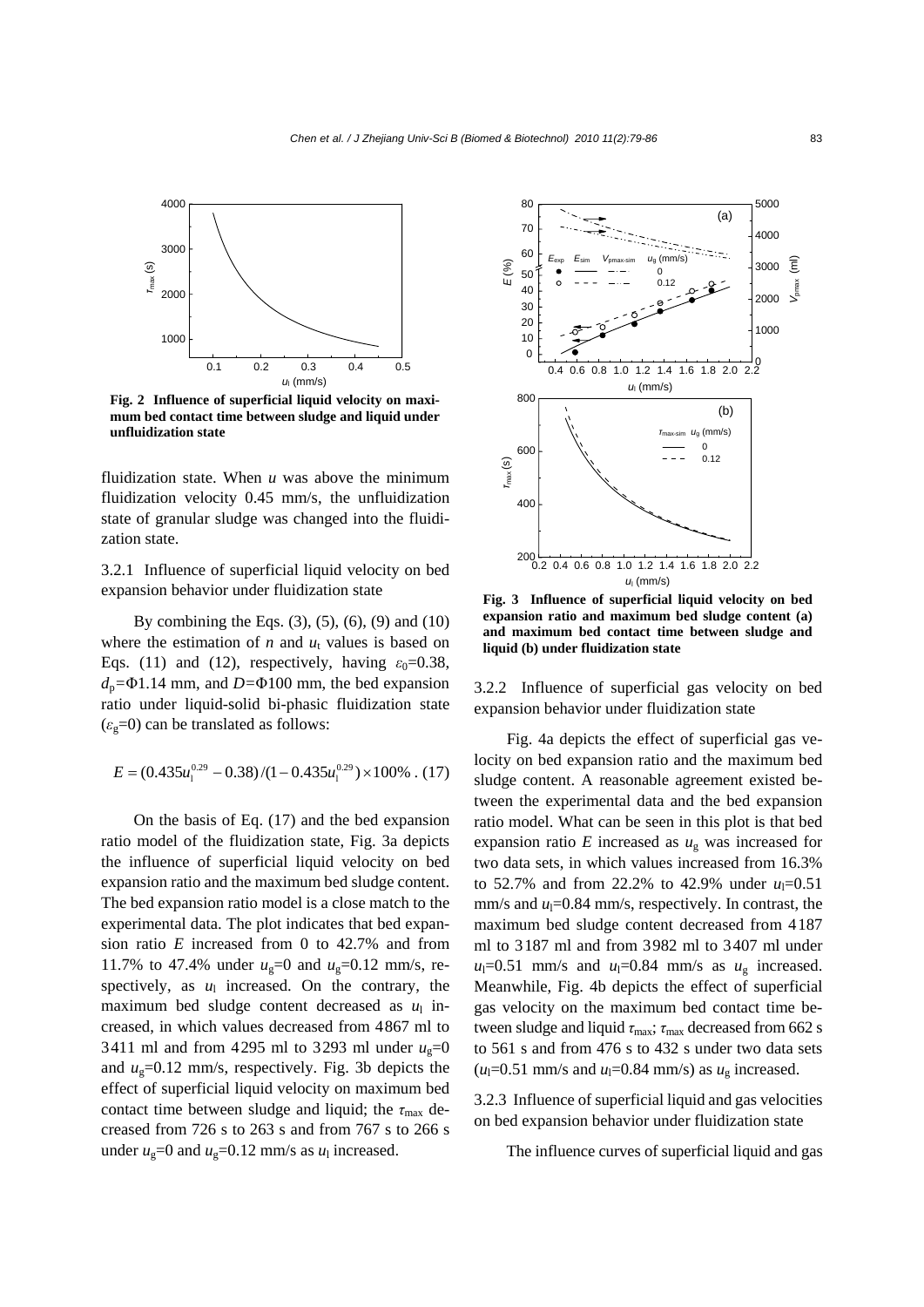

**Fig. 4 Influence of superficial gas velocity on bed expansion ratio and maximum bed sludge content (a) and maximum bed contact time between sludge and liquid (b) under fluidization state**

velocities on bed expansion behavior are shown in Fig. 5. Bed expansion ratio *E* increased from 5.28% to 159.55%, while the maximum bed sludge content *V*pmax decreased from 4559 ml to 1878 ml and the maximum bed contact time between sludge and liquid  $\tau_{\text{max}}$  decreased from 732 s to 110 s when  $u_{\text{g}}$ =0.10 mm/s. Bed expansion ratio *E* decreased initially, and then increased with the increase of  $u_1$ , varying from 255.69% to 62.20% when  $u_g$ =0.20 mm/s. Similar to the result of *E*,  $V_{\text{pmax}}$  and  $\tau_{\text{max}}$  increased first, and then decreased as  $u_1$  increased, varying from 1368 ml to 3001 ml and from 385 s to 104 s, respectively. Hence, when  $u_1$  and  $u_g$  were varied synchronously, the changed range of bed expansion ratio *E* changed from 255.69% to 5.28%, the maximum bed sludge content *V*pmax changed from 1368 to 4559 ml (as shown in the shaded part of Fig. 5a), and the maximum bed contact time between sludge and liquid  $\tau_{\text{max}}$  changed from 104 s to 732 s (as shown in the shaded part of Fig. 5b). Fig. 5 also shows that when superficial liquid velocity  $u_1$  was larger, bed expansion behavior under different  $u_1$  and  $u_2$  tended to be more uniform. When superficial liquid velocity  $u_1$  was close to the minimum transportation velocity  $u_{\text{mt}}$ , values for  $E$ ,



**Fig. 5 Influence of superficial liquid and gas velocities on bed expansion ratio and maximum bed sludge content (a) and maximum bed contact time between sludge and liquid (b) under fluidization state**

 $V_{\text{pmax}}$  and  $\tau_{\text{max}}$  approached 160%, 1860 ml and 104 s (with hydraulic retention time between 145 s and 2222 s), respectively.

# **3.3 Bed expansion behavior under transportation state**

Bed expansion behavior changes into transportation state when superficial liquid velocity  $u_1$  of bioreactor exceeds the upper limit. According to Eq. (13) and combining Eqs.  $(5)$ – $(12)$ , where  $u_t$  was based on Eq. (12) and  $\varepsilon$ <sub>s</sub> was based on Eqs. (5)–(11), together with corresponding parameters, the minimum transportation velocity  $u_{\text{mt}}$  6.88 mm/s was obtained. When superficial velocity *u* exceeded 6.88 mm/s, the fluidization state of granular sludge transitioned into the transportation state. Thus, washout of the granular sludge occurred and destabilized the SAB. Thereby, values for *E*,  $V_{\text{max}}$ , and  $\tau_{\text{max}}$  have no utility values in practice under the transportation state.

# **3.4 Parametric sensitivity analyses of bed expansion behavior under fluidization state**

SAB can operate effectively and stably under bed fluidization state, which can maintain a fixed bed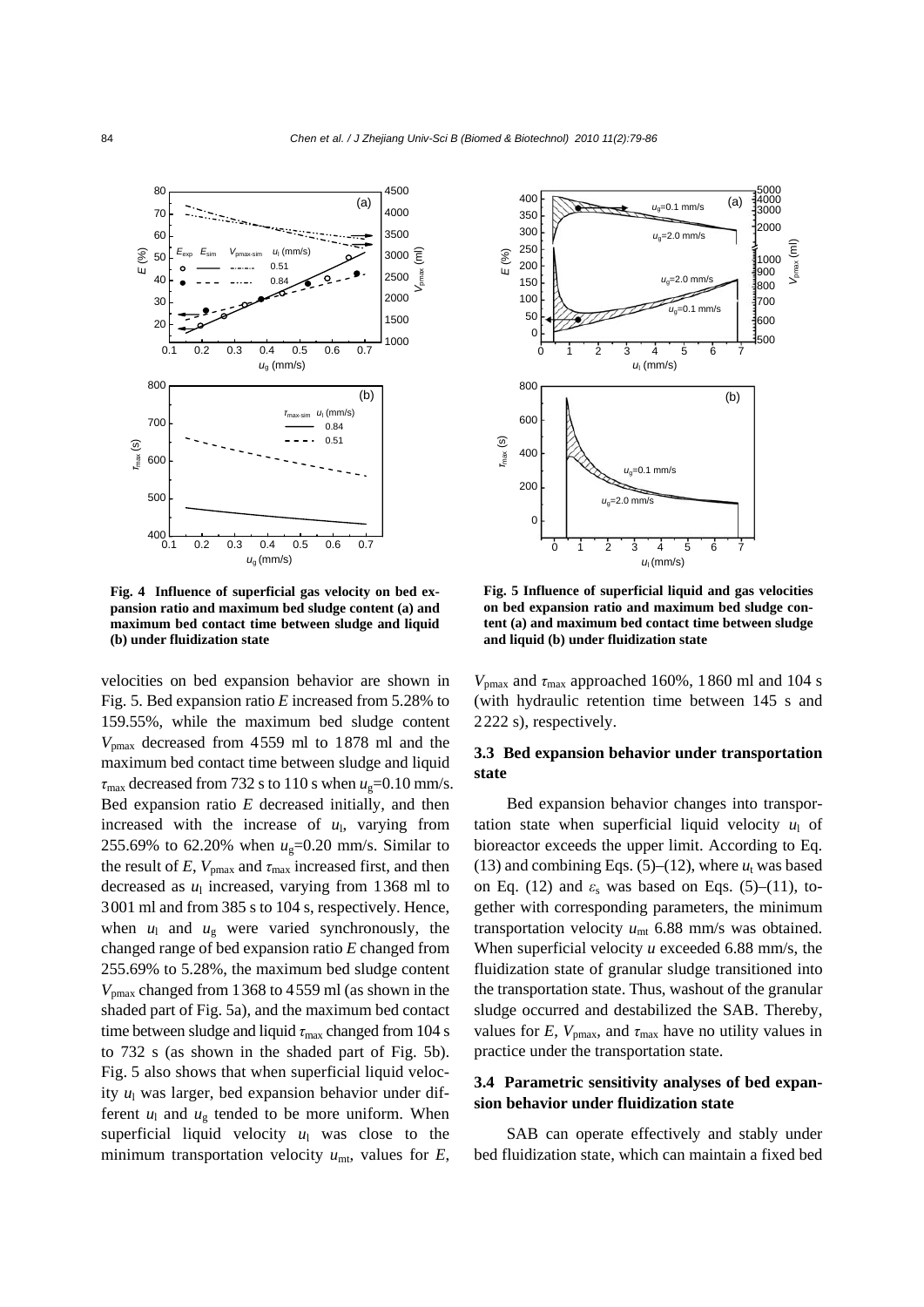expansion ratio and provide good hydrodynamic behavior (Diez Blanco *et al*., 1995; Sowmeyan and Swaminathan, 2008b). Therefore, the sensitivity analyses of main parameters  $(X)$  such as  $u_1$  and  $u_g$  for bed expansion behavior under fluidization state were performed on the basis of the following parameter values:  $u_1 = 2.00$  mm/s,  $u_2 = 2.00$  mm/s,  $d_p = \Phi 1.14$  mm, *D*= $\Phi$ 100 mm,  $\rho_p$ =1.052 g/cm<sup>3</sup>, and  $\varepsilon_g$ , *k*, *v<sub>i</sub>*, *n*, and *u*<sub>t</sub> obtained by using Eqs.  $(6)$ ,  $(8)$ ,  $(9)$ ,  $(11)$  and  $(12)$ , respectively. *E*,  $V_{\text{pmax}}$  and  $\tau_{\text{max}}$  were regarded as object values, where  $u_1$  and  $u_g$  varied within a range of  $\pm 50\%$ . When  $u_1 = 1.00 - 3.00$  mm/s and  $u_g = 1.00 - 3.00$  mm/s, sensitivities  $(S_R)$  of *E*,  $V_{pmax}$  and  $\tau_{max}$  can be calculated using Eq. (18) in the following form (Zheng and Feng, 2006):

$$
S_{\rm R} = \frac{Y_i - Y_{\rm b}}{Y_{\rm b}} / \frac{X_i - X_{\rm b}}{X_{\rm b}},
$$
 (18)

where  $S_R$  represents sensitivity (dimensionless);  $Y_i$ represents  $E$ ,  $V_{\text{pmax}}$ , or  $\tau_{\text{max}}$  of different parameters;  $Y_{\text{b}}$ represents the basic value of *E*,  $V_{\text{pmax}}$ , or  $\tau_{\text{max}}$ ;  $X_i$ represents the different parameter values;  $X<sub>b</sub>$  represents the basic parameter value.

It is evident from Fig. 6 that, for bed expansion ratio  $E$  and the maximum bed sludge content  $V_{\text{pmax}}$ , the sensitivities of superficial liquid and gas velocities were close to each other (Figs. 6a and 6b), while for the maximum bed contact time between sludge and liquid  $\tau_{\text{max}}$ , the sensitivity of superficial liquid velocity was higher than that of superficial gas velocity (Fig. 6c), which guided us to better operate the SAB. For example, if we wanted to enhance removal efficiency of the SAB by prolonging  $\tau_{\text{max}}$ , we took some measures to reduce the superficial liquid velocity firstly as soon as possible, but not the superficial gas velocity.



**Fig. 6 Parametric sensitivity analyses of bed fluidization state on bed expansion ratio (a), maximum bed sludge content (b), and maximum bed contact time between sludge and liquid (c)**

## **4 Conclusion**

Bed expansion behavior of SAB was systemically investigated by analysis of the results obtained in this research. Under unfluidization state, *u* was less than 0.45 mm/s; *E* was 0;  $V_{\text{pmax}}$  was 4867 ml, and  $\tau_{\text{max}}$ was 844–3800 s (with hydraulic retention time 2222–10000 s). Under fluidization state, *u* ranged 0.45 mm/s to 6.88 mm/s; and *E*,  $V_{\text{pmax}}$ , and  $\tau_{\text{max}}$  were 5.28%–255.69%, 1368–4559 ml, and 104–732 s (with hydraulic retention time between 145 s and 2222 s), respectively. Under transportation state, *u*  was larger than 6.88 mm/s and washout of granular sludge occurred and destabilized the SAB. The predictions from these models agreed well with the experimental data; thus, they may be used to optimize the operations and designs of SAB. Under bed

fluidization state of SAB, *E* correlated positively with  $u_{\rm g}$  and  $u_{\rm l}$ , while  $V_{\rm pmax}$  and  $\tau_{\rm max}$  correlated negatively with  $u_g$  and  $u_l$ . For *E* and  $V_{\text{pmax}}$ , the sensitivities of  $u_g$ and  $u_1$  were close to each other, while for  $\tau_{\text{max}}$ , the sensitivity of  $u_1$  was more than that of  $u_g$ .

#### **References**

- Chen, C., Wang, A.J., Ren, N.Q., Lee, D.J., Lai, J.Y., 2009. High-rate denitrifying sulfide removal process in expanded granular sludge bed reactor. *Bioresource Technology*, **100**(7):2316-2319. [doi:10.1016/j.biortech.2008. 10.023]
- Chen, J.W., Tang, C.J., Zheng, P., Zhang, L., 2008. Performance of lab-scale SPAC anaerobic bioreactor with high loading rate. *Chinese Journal Biotechnology*, **24**(8): 1413-1419 (in Chinese). [doi:10.1016/S1872-2075(08) 60062-X]
- Chern, H.H., Fan, L.S., Muroyama, K.L., 1984. Hydrodynamics of concurrent gas-liquid-solid semifluidization